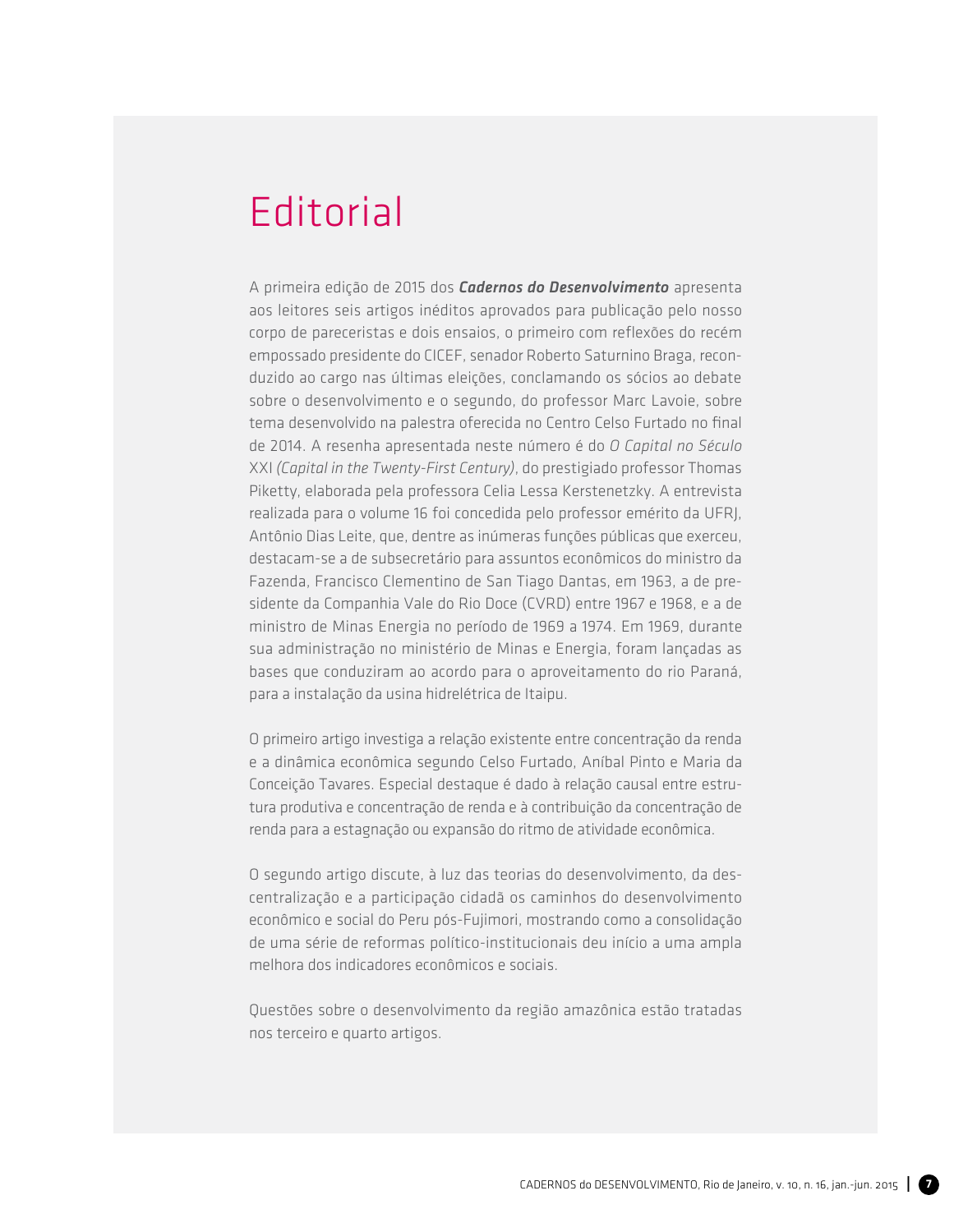O terceiro artigo, apoiado nas contribuições teórico-metodológicas da chamada Antropologia do Desenvolvimento*,* traz um interessante estudo das formulações de políticas de desenvolvimento para a região amazônica nos anos 1950, como um exemplo da recepção das ideias sobre planejamento, desenvolvimento e subdesenvolvimento em locais considerados subdesenvolvidos pelos atores políticos daquele período.

O quarto artigo reconstitui a trajetória intelectual e profissional de um dos expoentes da reflexão sobre as potencialidades do desenvolvimento da região amazônica, professor Armando Dias Mendes. O artigo recupera a contribuição de Armando Dias Mendes, que formulou uma estratégia própria de desenvolvimento para a região, e desta forma presta uma justa homenagem a este pensador brasileiro de questões de desenvolvimento econômico.

O quinto artigo discute o modelo de crescimento brasileiro entre as décadas de 1950 e 1980, denominado de "modelo de crescimento com baixos salários". Mostra como as políticas de arrocho salarial e os ganhos de produtividade se combinaram, reduzindo a parcela dos salários na renda nacional nos períodos de crescimento mais acelerado. Os planos de desenvolvimento implementados promoveram uma mudança estrutural que, ao permitirem o avanço da produtividade média do trabalho, contribuíram para a circularidade do modelo de crescimento via distribuição.

O sexto e último artigo analisa as mudanças nas agendas da política externa brasileira nos governos FHC e Lula, que evoluem de um regionalismo aberto para o denominado regionalismo pós-liberal ou estrutural.

O artigo de reflexões do presidente do CICEF, senador Roberto Saturnino Braga, é um depoimento muito rico de quem viveu intensamente o debate político no país sobre estratégias de desenvolvimento. O artigo conclui com propostas do autor sobre temas importantes para o desenvolvimento do país.

O artigo do professor Marc Lavoie, do departamento de Ciências Econômicas da Universidade de Ottawa, discute a crise financeira de 2007-2008 à luz da literatura econômica heterodoxa. Enquanto a maioria dos economistas atribui a crise financeira aos problemas nos mercados financeiros, a literatura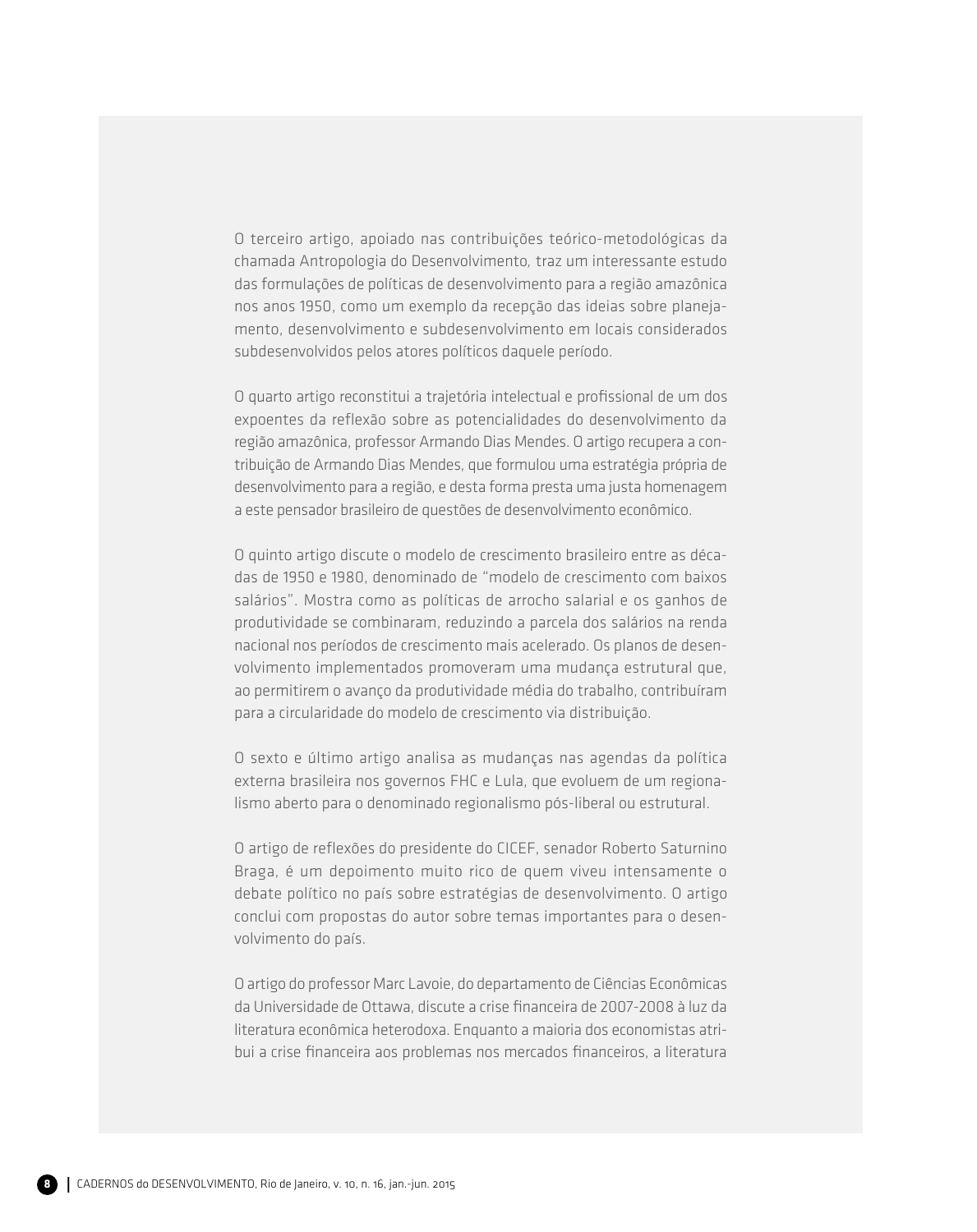heterodoxa associa a eclosão da crise a elementos estruturais ligados ao aumento da desigualdade de renda medido pelo aumento na participação dos lucros na renda nacional e pelo aumento da dispersão salarial.

A resenha do livro *Capital in the Twenty-First Century*, de Thomas Piketty*,* preparada pela professora titular da Universidade Federal Fluminense e diretora do Centro de Desigualdade e Desenvolvimento, Célia Lessa Kerstenetzky, traz ao leitor a visão pessoal da autora sobre os méritos da obra de Piketty. A seu juízo, no cerne do diagnóstico de Piketty sobre as desigualdades contemporâneas está a ideia de que o capitalismo é uma forma de rentismo...[assim] A concentração e a acumulação respondem pela desigualdade de riqueza; a herança, por sua perpetuação estrutural. Atentando ao problema da desigualdade no Brasil, a autora identifica na obra de Piketty importantes "pistas" para reflexão, como a necessidade de novas medidas de desigualdade para qualificar o debate nacional.

**§**

Carmem Feijó *Editora*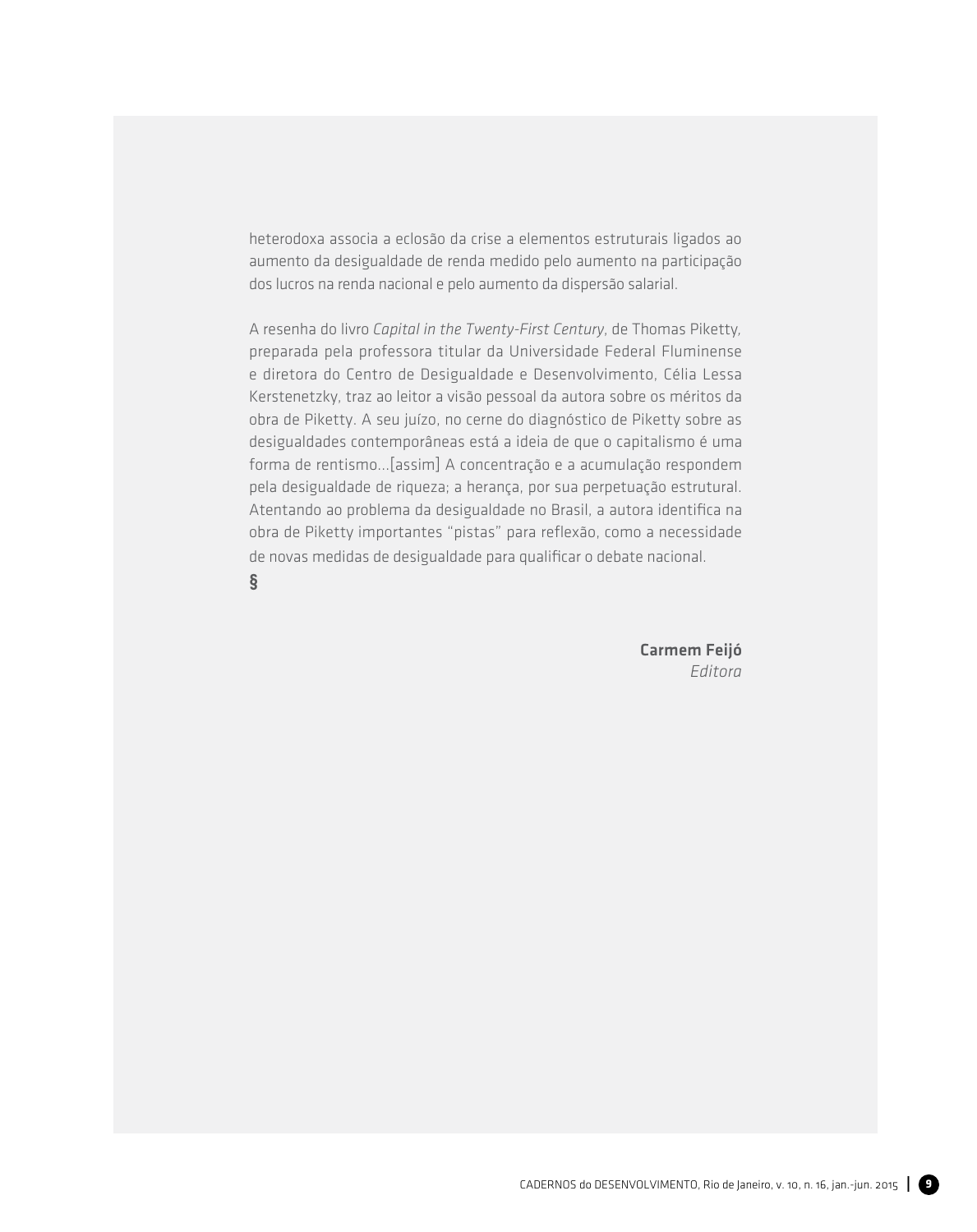## *Editorial*

*The first edition of 2015 of the Development Journals offers its readers six new articles that have been duly approved for publication by our panel of referees. . It also includes two essays, one by the president of the CICEF, Roberto Saturnino Braga, starting his second mandate, and the second one by Professor Marc Lavoie, on a subject he dealt with during a lecture given at the Celso Furtado Center at the end of 2014. The book review, has been written by Professor Celia Lessa Kerstenetzky, on the work entitled* Capital in the Twenty-First Century, *by renowned professor, Thomas Piketty. The interview carried out especially for this 16th volume was conceded by Professor Emeritus at UFRJ, Antônio Dias Leite. The professor has held a number of important posts in the public sector, including that of assistant secretary for economic affairs to Finance Minister, Francisco Clementino de San Tiago Dantas, in 1963, CEO at Companhia Vale do Rio Doce (CVRD) between 1967 and 1968, then a state-owned company, and that of Minister of Mines and Energy, from 1969 to 1974. In 1969, during his stewardship at the Ministry of Mines and Energy, the first steps were taken that would eventually lead to an agreement to the building of the Itaipu hydroelectric power plant.* 

*The first article looks into the relationship that exists between income inequality or concentration and economic growth dynamics, as seen through the eyes of Celso Furtado, Aníbal Pinto and Maria da Conceição Tavares. The article pays special attention to the causal relationship between the productive structure and income inequality, and to the contribution made by income inequality to the stagnation, or alternatively to the expansion of the pace of economic activity.* 

*The second article deals with the paths to economic and social development taken in the post-Fujimori era in Peru, from the perspective of theories on development, decentralization and citizen participation. It shows how the consolidation of*  *a series of political-institutional reforms has led to a wideranging improvement in economic and social indicators.* 

*The third and fourth articles deal with issues involving the development of the Amazonian region. The third article, based on the theoretical-methodological contributions made by the so-called Anthropology of Development, offers an interesting study of development policies formulated during the 1950s that were specifically aimed at the Amazonian region. It provides us with an example of the receptivity to ideas, involving planning, development and underdevelopment in regions considered as underdeveloped, on the part of political actors at that time.* 

*The fourth article, meanwhile reconstitutes the intellectual and professional life and works of one of the exponents of the idea that there is indeed potential for development in the Amazonian region, Professor Armando Dias Mendes. The article highlights the contributions made by Armando Dias Mendes, who formulated a strategy of his own for developing the region, and in this way, pays due homage to this Brazilian thinker on all matters involving economic development.* 

*The fifth article discusses the Brazilian expansion model as adopted from the 1950s to the 1980s, referred to as the "low wage growth model". The article shows how policies aimed at squeezing wages and gains in productivity combined, thereby reducing the proportion of wages within national income during periods of accelerated growth. The development plans that were implemented during this period led to certain structural changes, which, in allowing the average productivity of labor to increase, contributed to the circularity of the growth model through distribution.* 

*The sixth and final article analyses the changes that took place in the agendas of Brazilian foreign policy during the FHC and Lula administrations, which evolved from open regionalism to so-called post-liberal or structural regionalism.*